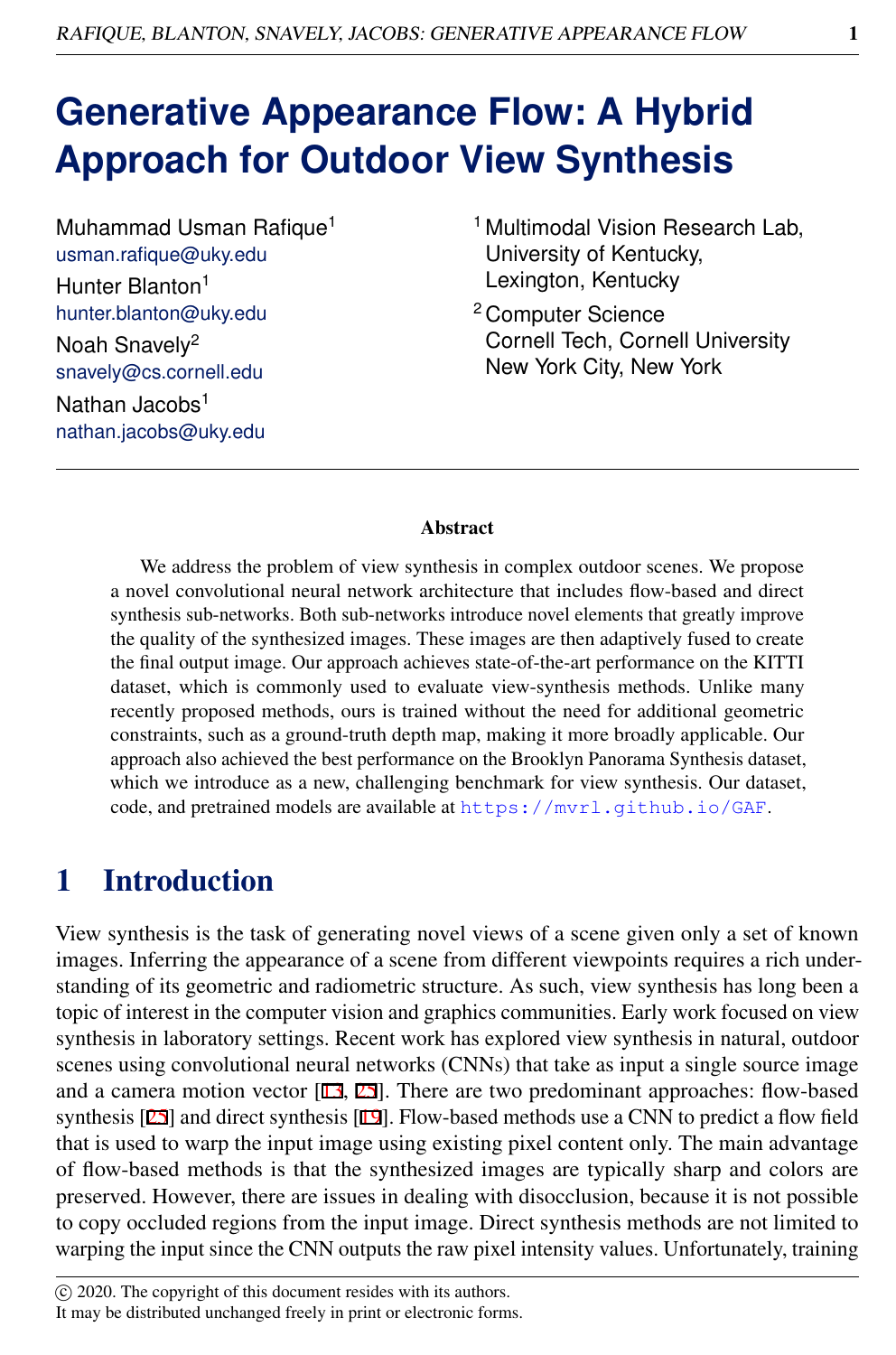

(a) Fusion mask (c) Direct synthesis

Target image

Figure 1: Given an input image and camera transformation, our system synthesizes a flowbased prediction (b) and a direct prediction (c). An adaptive fusion mask (a) is predicted to fuse flow-based and direct predictions to make the final prediction (d). By fusing the results of these two predictions, we produce a new image with the benefits of both.

such models is difficult, especially if the scene structure is unknown. This has motivated recent approaches that use auxiliary geometric information, such as ground-truth depth during training [8] or the semantic layout of the target image at inference time [18]. Without these additional cues, synthesis approaches often generate sub-par results. Our approach addresses this challenge without requiring additional information.

We propose a convolutional neural network (CNN) architecture that uses an adaptive fusion process to combine flow-based and direct synthesis methods. See Figure [2](#page-3-0) for an overview of the full architecture. We use a fully convolutional flow-prediction sub-network which uses a distributed encoding of the camera motion parameters that improves training stability. Also, we propose using an adaptive image scale during training that allows for progressive sharpening of generated images as training progresses. We use the output flow from the flow sub-network to warp the intermediate features of a direct synthesis sub-network. This warping significantly improves the quality of the predictions. Finally, we train a fusion module that learns to combine direct and flow-based images to produce the final output.

A standard benchmark dataset for single-image view synthesis is KITTI [6], which consists of perspective images and corresponding camera poses. We show that our method achieves state-of-the-art performance on KITTI. Through an ablation study, we also show that our flow-based network alone also improves upon previous work. However, the motion involved in KITTI is limited, with little lateral or vertical camera movement. To address this issue, we created the Brooklyn Panorama Synthesis (BPS) dataset. It consists of pairs of panoramic images with corresponding relative camera motion.

Main Contributions We propose a novel view synthesis method that combines elements of flow-based and direct synthesis approaches, achieving state-of-the-art performance. Our flowbased sub-network includes three novel elements: a) a fully convolutional flow-prediction network, b) a distributed motion encoding scheme, and c) an adaptive scale space training method which is critical when image motion is large. This sub-network, by itself, improves upon the state of the art. We also propose a novel direct synthesis method that integrates the flow-field estimated by the flow-based sub-network. We evaluate our approach on the standard KITTI benchmark and introduce a more diverse, large-scale dataset suitable for evaluating outdoor, single-image view synthesis methods.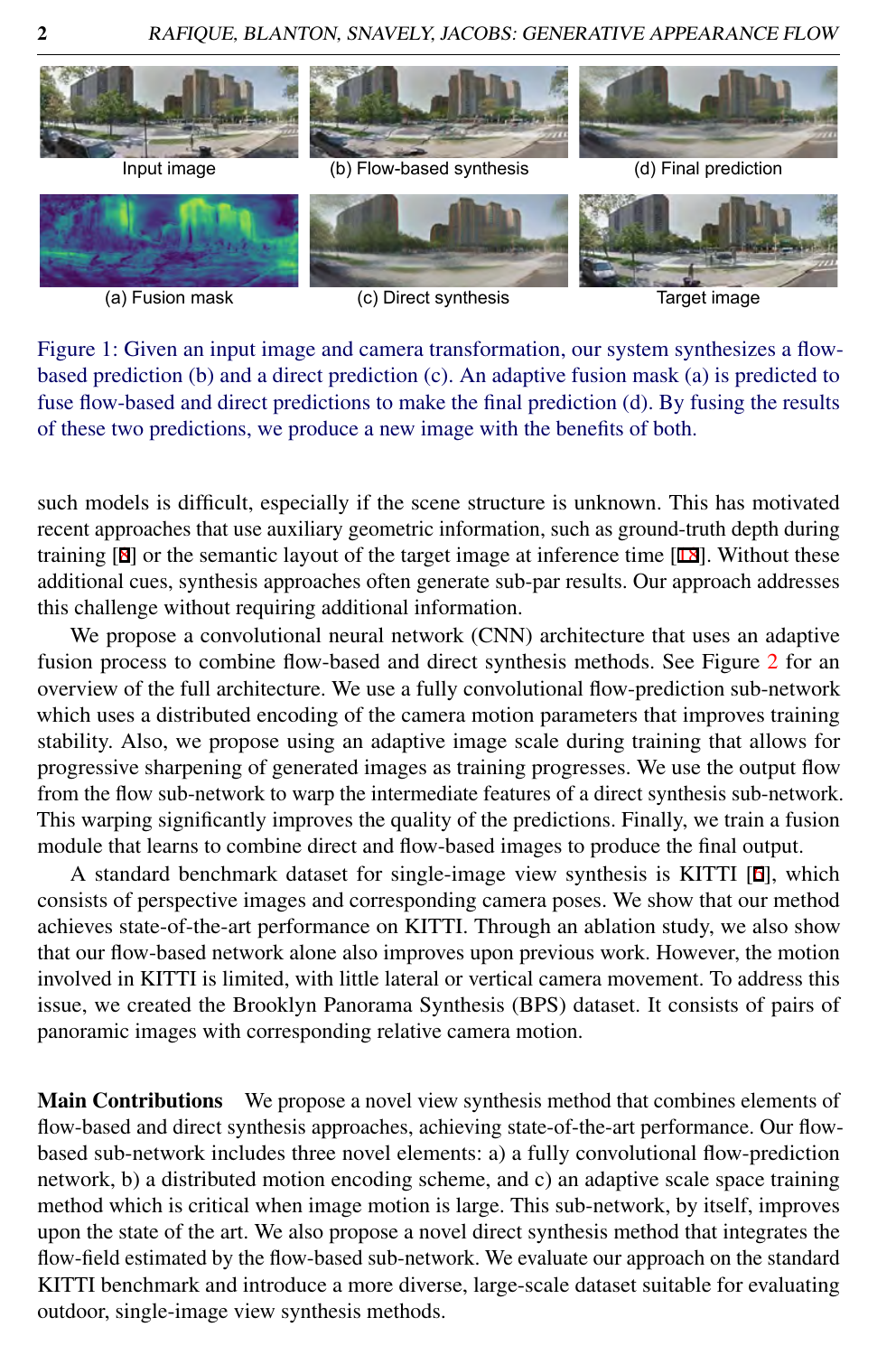### 2 Related Work

Given the long history of novel view synthesis, there exists a variety of methods and use cases. Many modern view synthesis and next frame prediction methods rely on multiple input images [2, 4, 5, 28]. These methods require several nearby views and tend to perform poorly on low frame-rate video or when only a single reference view is given. NeRF [11] uses several images of a scene to learn a radiance field that can be used to synthesize novel views close to poses of training images. While this method achieves high quality results, it requires per-environment training. We address the challenging problem of single image view synthesis in complex outdoor environments with large camera transformations.

Traditional geometric methods of synthesizing novel views require estimating the 3D layout of the scene [1, 23, 24]. Once the 3D information is available, the image can be warped and rendered from the desired viewpoint. These methods typically cannot deal with the difficult problem of occlusion that manifests through independent object motion and view point transformation. Furthermore, estimating 3D geometry from color imagery is itself an active research area. As opposed to geometric methods, learning-based approaches implicitly learn to simultaneously understand and manipulate the 3D structure of the scene.

Direct Methods Image synthesis through CNNs has become extremely popular due to the success of generative adversarial networks (GANs) and autoencoders. While most work is focused on simply generating realistic images, several approaches perform an explicit view transform. Tatarchenko *et al*. [19] propose a CNN to generate images from specific view points through an encoder-decoder architecture. However, this method performs poorly on real world data, producing blurry images that lack detail. Xu *et al*. [21] proposed a GAN for generating images with view-invariant features. While this method performs well, applications are limited to synthesis of single objects viewed from different angles.

Flow-Based Methods Zhou *et al*. introduced Appearance Flow [25], in which a CNN outputs a dense, full-resolution pixel flow field. These 2D flow vectors specify the sampling location in the source image for all coordinates of the output image. The underlying assumption of this approach is that nearby images share much of the same structure and color information. This method produces sharp images, but fails when the target image contains content not seen in the input.

**Refinement Based Methods** There are existing methods that use direct synthesis networks to improve the quality of synthesis from other methods. For example, Park *et al*. [13], uses a refinement network, an encoder-decoder network, that improves the prediction of a flow-based network. The method by Sun *et al*. [17] uses multiple views to synthesize a single target image. The target view is synthesized by a recurrent direct synthesis method which does not directly share information with the flow-based network.

Incorporating Geometry A common technique for improving performance for view synthesis is by using additional details such as scene depth. These approaches take inspiration from traditional view synthesis which uses explicit scene geometry to perform image warping. Yin *et al*. [22] improve results on natural images through the use of inverse depth maps, explicit camera geometry, and an adversarial loss. Similarly, the method of Liu *et al*. [8] depends on separate depth, normal, and plane estimation networks and uses homography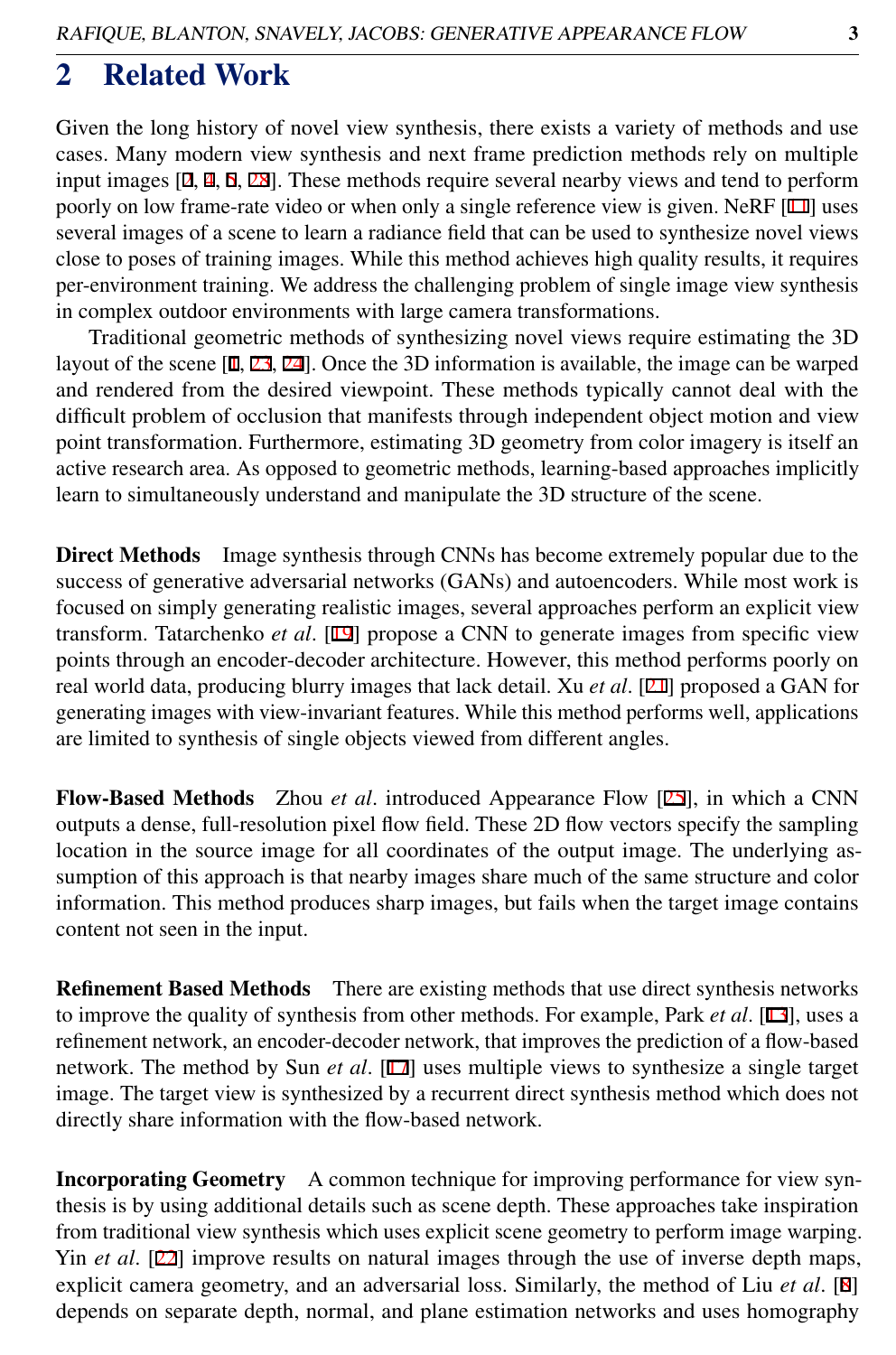

<span id="page-3-0"></span>Figure 2: Our Generative Appearance Flow model consists of a flow-based synthesis network (bottom) and a direct synthesis network (top) which uses the flow from the flow-network to warp image features and then predicts the image output. A fusion network learns to combine the flow-based and directly synthesized images to produce the final output.

transformations. These constraints limit the methods to images with known camera intrinsics and environments where reasonable depth predictions can be made. SynSin [20] proposes depth estimation and differentiable rendering for single-image view synthesis. Shih *et al*. [16] propose a depth and color inpainting method for view synthesis for RGB-D images. Our method differs in two main aspects. 1) We do not need to explicitly learn depth of the scene; instead we propose to use the appearance flow between views and use that image-plane warp. 2) This enables us to train across different datasets and work in complex outdoor environments with large camera viewpoint displacement without requiring 3D supervision for training.

# 3 Approach

We address the task of single-image view synthesis, focusing on translational motion in outdoor scenes. We are given source and target images  $I_s, I_t \in \mathbb{R}^{H \times W \times 3}$  and a motion vector *v* from camera pose of  $I_s$  to  $I_t$ . The goal is to use  $I_s$  and  $v$  to synthesize an output image  $\hat{I}$  that is similar to the target image *I*<sub>t</sub>. Flow-based methods first estimate a flow field  $f \in \mathbb{R}^{H \times W \times 2}$ which specifies relative pixel motion between the source and target views. The flow-prediction network is typically a CNN, which can be modeled as an encoder-decoder architecture:  $f = F(E_I(I_s), E_M(v))$  where *F* is a decoder that generates the flow field,  $E_I$  is an image encoder, and  $E_M$  is a motion encoder. The output image is synthesized by sampling the input image with the estimated flow. This sampling is typically performed using bilinear interpolation. Direct synthesis methods do not require intermediate outputs. Instead, the image is directly computed by a decoder CNN:  $\hat{I} = D(E_I(I_s), E_M(v))$ . These methods rely on the decoder *D* to learn to apply the image transformation.

**Overview** We propose Generative Appearance Flow (GAF), shown in Figure [2,](#page-3-0) which combines elements of flow-based and direct synthesis methods. The main components are 1) a flow-based synthesis sub-network, 2) a direct synthesis sub-network that uses the flow field estimated by the previous sub-network to improve output quality, and 3) an adaptive fusion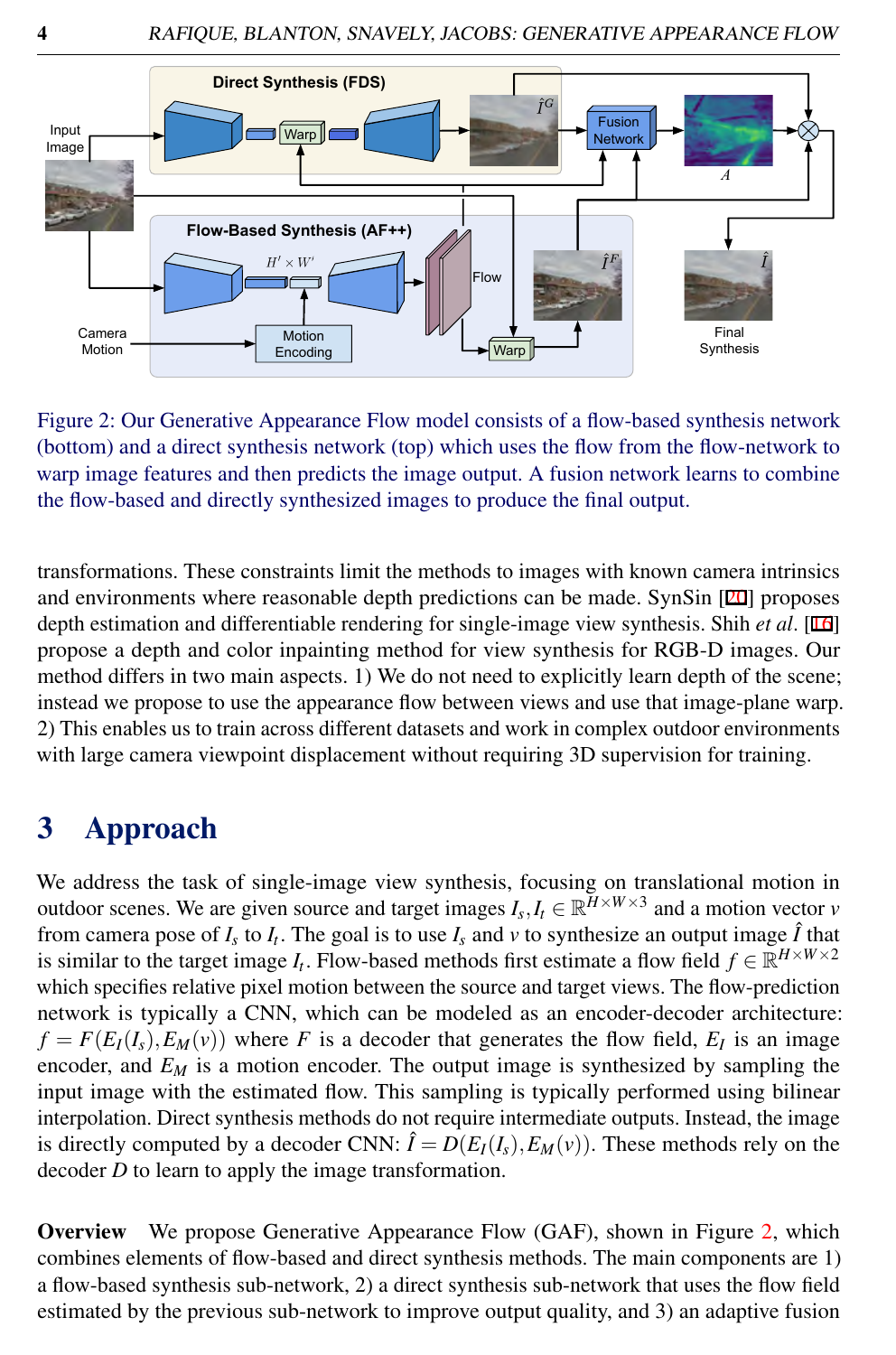sub-network that combines the outputs from the previous two.

### 3.1 Improved Appearance Flow (AF++)

Our flow-based sub-network, AF++, uses the framework introduced by Zhou *et al*. [25] but makes three key improvements that result in state-of-the-art performance: fully convolutional flow prediction, distributed motion encoding, and scale-adaptive spatial sampling.

Fully Convolutional Flow Prediction: We structure our network as a fully convolutional encoder-decoder architecture. We concatenate the image and motion encodings and use a decoder to obtain a two-channel flow field. This removes the fully connected layers present in the the Appearance Flow framework, allowing the features to preserve spatial information.

We use ResNet-18 for the image encoder, which results in a feature map of  $\frac{1}{8}$  the input we use  $ResNet-16$  for the mage encoder, which results in a readire map or  $_8^8$  the input feature image resolution. Our decoder contains three blocks. Each block upsamples the input feature maps and performs two 2D convolution operations. We use nearest neighbor upsampling to reduce checkerboard artifacts that are common in transposed convolutions [12]. The flow field is dependent on the pixel location but the convolutional operation is independent of the patch location. To deal with this problem in a fully convolutional network, we propose to use CoordConv layer [9], which uses pixel location as an additional input feature. It is important to include pixel location because the expected flow varies drastically across the image based on the epipolar geometry induced by the camera motion. The first and last convolutional layers in decoder are CoordConv layers. The predicted flow values are constrained to the range [−1,1] using the *tanh* activation.

**Distributed Motion Encoding** A naïve way to incorporate the motion vector  $\nu$  is to append the real-valued motion parameters directly to each pixel of the image feature map. However, we found this to be unstable during training. We propose a distributed encoding for each motion component  $v_i$  which is, essentially, a soft form of one-hot encoding. We first define a 1D Gaussian distribution  $\mathcal{N}(v_i, \sigma_m^2)$ , centered on the component motion. Given the known maximum motion  $d_{max}$  along the axis, we linearly sample *N* displacements  $\{-d_{max}, \ldots, d_{max}\}$ and evaluate the Gaussian distribution at each location. The result is an *N*-dimensional motion encoding,  $E_m(v_i)$ , with larger values for bins near the true motion. We compute encodings for each dimension of the motion vector and concatenate them to produce an encoding of length  $L = N \times K$  where K is the number of motion components. Finally, we tile the encoding vector to the size  $H' \times W' \times L$  so that it can be concatenated with the image encoding.

Scale-Adaptive Spatial Sampling Traditional optical flow estimation methods commonly use an image pyramid or smooth the input image to make pixel matching robust. Following these ideas, we model the input image in scale-space before applying the warp to generate the output image. The scale is applied to the input by convolving the image with a 2D Gaussian kernel with scale  $\sigma$ .

A large  $\sigma$  helps training in the early stage, but prevents the network from preserving fine details from the input image. To overcome this, we make  $\sigma$  a learnable parameter. We initialize  $\sigma$  to 2, and found that  $\sigma$  decreases as training continues, converged to just below 1 roughly half way through training. This idea is similar to multi-scale loss evaluation common in optical flow methods, but removes the need to create an explicit image pyramid.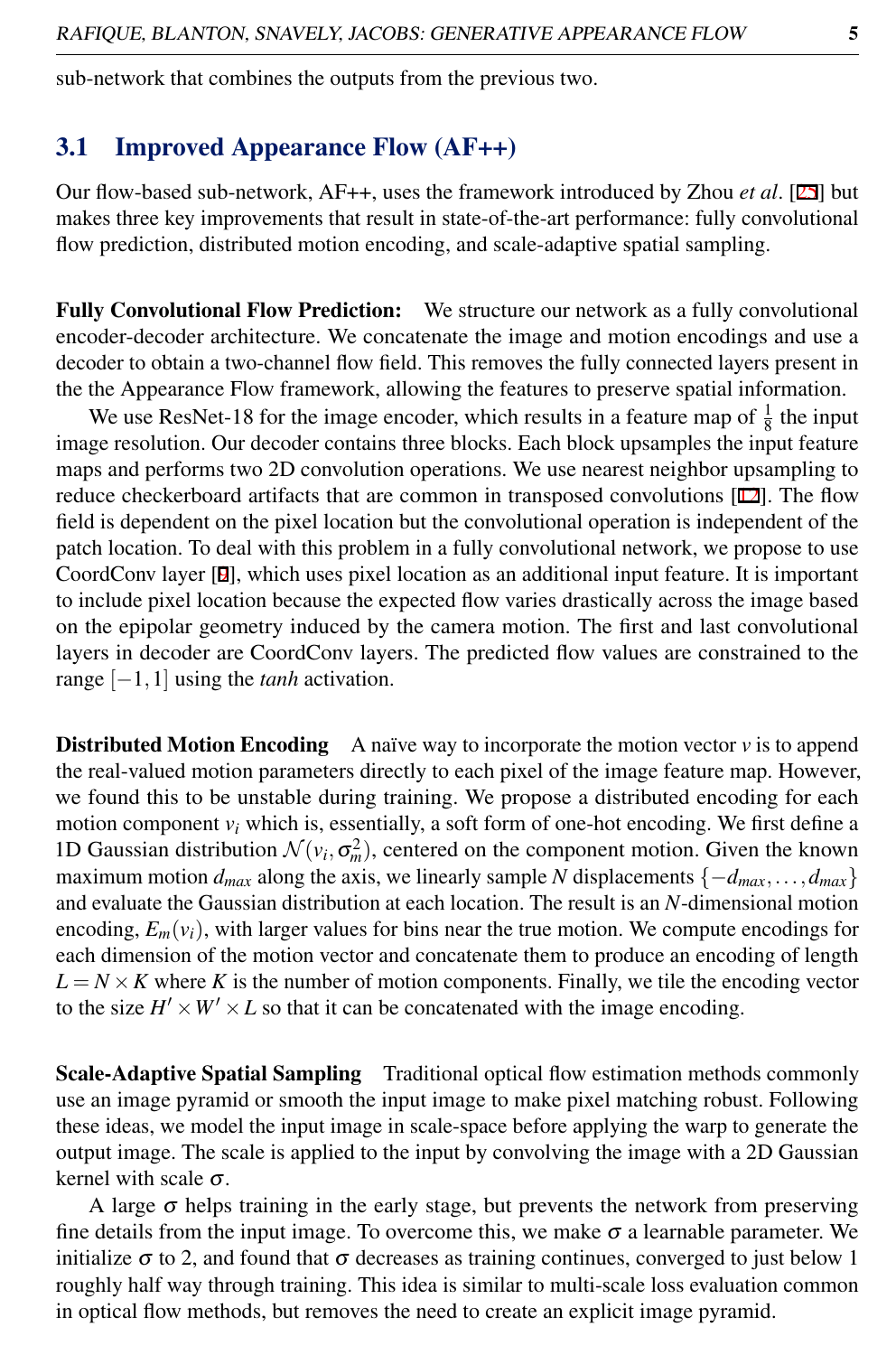#### 3.2 Flow-Guided Direct Synthesis (FDS)

Our direct synthesis sub-network, FDS, uses an encoder-decoder architecture. The key element is incorporating the flow field *f* estimated by AF++ to warp the bottleneck feature maps. A similar idea was proposed by Zhu *et al*. [27], where optical flow between video frames was applied to feature maps to reduce the need for feature extraction. Using the image encoder  $E_I^G$ , applied to feature maps to reduce the need for reature extraction. Using the image encoder  $E_I$ ,  $\phi$ , the output is synthesized as:  $\hat{I}^G = D^G(S(E_I^G(I_s), f))$  where  $D^G$  is the decoder and  $S(E_I^G(I_s), f)$ is the image feature map after applying the warp. To apply the flow field to the image features, the field is down-sampled using nearest neighbor sampling to match the feature map resolution. We found that a naïve use of the direct synthesis method that predicts pixel values based only on the input image and the transformation vector to be suboptimal and observed significant performance gain by introducing the feature flow transformation.

For the FDS network, we use a ResNet-50 encoder and a decoder similar to the one in AF++, with the only difference being in the final layer. In  $D^G$ , we replace the CoordConv with a standard convolution and the three channel pixel values are predicted in the range [0, 1] by applying the *sigmoid* activation function.

#### 3.3 Adaptive Image Fusion

While our flow-based method AF++ captures fine details and produces sharp results, the direct synthesis method FDS is able to hallucinate missing pixels and generate more coherent predictions. Motivated by this, we propose to adaptively fuse the images generated by these sub-networks to produce the final output image. We train a standard U-Net  $[15]$  architecture to predict a fusion weight for each pixel. The network takes as input the concatenation of the predicted flow and the images generated by the first two sub-networks. The output *A* is a single channel that predicts values in the range [0, 1] using the *sigmoid* activation function. The final output image of GAF is computed using:  $\hat{I} = A \odot \hat{I}^F + (1 - A) \odot \hat{I}^G$ , where  $\hat{I}^F$  is the output of AF++,  $\hat{I}^G$  is the output of FDS, and  $\odot$  is element-wise multiplication. See Figure [4](#page-8-0) for a visualization of the predicted per-pixel fusion mask.

#### 3.4 Loss Functions

We train our full model, and all baseline models, using the same loss function, which combines the following loss components. The first is a reconstruction loss, which in our case is the *L*<sup>1</sup> loss between target image  $I_t$  and generated image  $\hat{I}$ :  $\mathcal{L}_r(\hat{I}, I_t) = ||\hat{I} - I_t||_1$ . To encourage more realistic synthesized images, we add a perceptual loss [7] by extracting CNN features for the synthesized and target image and minimize the mean squared error between the features. We use a ResNet-18 pre-trained for Cityscapes [3] segmentation as the feature extractor. To deal with small artifacts, we also include an adversarial loss by adding a discriminator which aims to differentiate between real and synthesized images. For a set of image patches *P*, we use a patch discriminator [26] with the least squares loss,  $\mathcal{L}_G(\hat{I})$  [10]. For brevity, we omit the loss function for training of the discriminator. We combine these component losses, using hyper-parameters  $\lambda_1$ ,  $\lambda_2$ , and  $\lambda_3$ , to define our total loss:

$$
\mathcal{L}(\hat{I},I_t) = \lambda_1 \mathcal{L}_r(\hat{I}',I_t) + \lambda_2 \mathcal{L}_p(\hat{I},I_t) + \lambda_3 \mathcal{L}_G(\hat{I}).
$$
\n(1)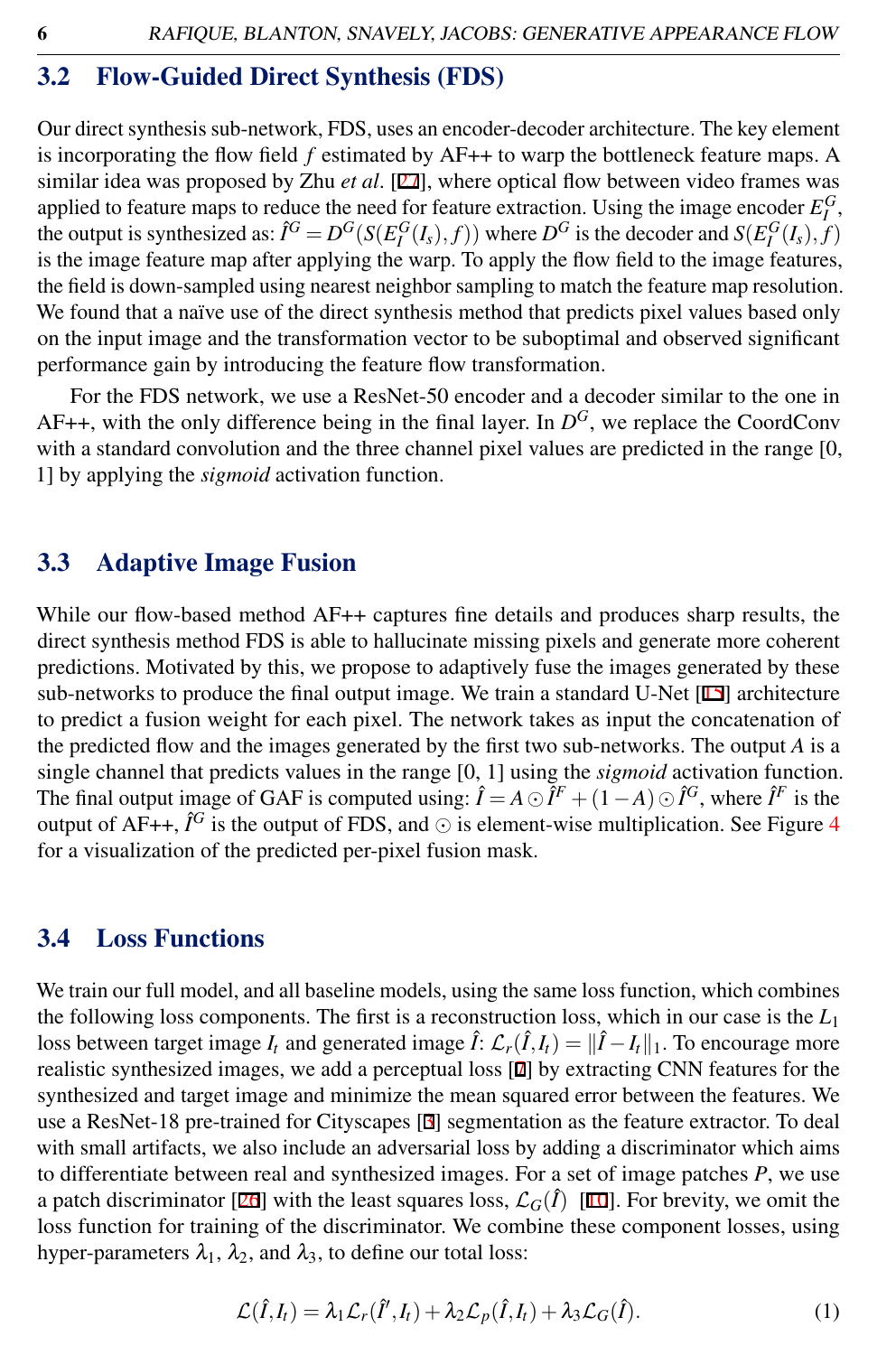### 4 Evaluation

We present quantitative and qualitative results of the proposed methods, including an ablation study to assess the contribution of various components. Source code, pre-trained models, and the BPS dataset are available on our project page: <https://mvrl.github.io/GAF>. See the supplemental material for dataset details, network architectures, and additional visualizations.

#### 4.1 Datasets

We evaluated our methods on two datasets that each consist of pairs of images of outdoor scenes  $(I_s, I_t)$  with corresponding motion vectors *v*. The KITTI dataset [6], containing images from 11 sequences recorded in urban road scenes, is a standard benchmark for outdoor view synthesis. Image pairs are captured with a front-facing camera and were sampled with a maximum interval of one second. This means that the motions are mostly forward or backward, simplifying the view synthesis task. While the raw images are around  $1220 \times 370$ , the training size is reduced significantly be resizing or cropping [17]. Also, the horizontal field of view of KITTI image is around ∼82◦ , limiting the available information for view synthesis under extreme view change. Following [8, 25], we use first 9 sequences of KITTI for training and last 2 sequences for testing.

To overcome these limitations in KITTI, we created a dataset of outdoor panoramic images, which we name the Brooklyn Panorama Synthesis (BPS) dataset. Images were randomly sampled from Google StreetView such that each pair is within 10 meters. The image size is  $960 \times 160$  pixels with the horizontal field of view of  $360^\circ$ . In total, it contains 44092 image pairs. We randomly split the dataset into training (40 592 pairs) and testing (3500 pairs). Note that BPS has more images, wider field of view, and larger average motion compared to KITTI. We believe that BPS is a challenging dataset that will be useful for future work on outdoor view synthesis. Please see supplemental material for detailed comparison of BPS and KITTI dataset and distribution of viewpoint changes.

#### 4.2 Baseline Methods

We compare our method to several state-of-the-art single image methods: Appearance Flow (*AF*) [25], Geometry Aware (*GA*) [8], and Multi-View (*MV*) [17] trained for single image view synthesis. We also include a trivial baseline, *Identity*, that always predicts the source image. This method works surprisingly well, especially when image motion is small. For fairness, we prepare a variant of *AF*, named *AF-ResNet*, that has the same ResNet encoder that we are using in our flow-based method AF++.

#### 4.3 Implementation Details

We implemented our approach using the PyTorch [14] framework. We train our networks using the Adam optimizer with parameters  $\beta_1 = 0.9$  and  $\beta_2 = 0.999$ . We used a learning rate of 1e−5 and *L*<sup>2</sup> regularization of 1e−6 with batch size of 16. All pixel values were scaled to the range [0,1]. In panoramic images, it is possible that relevant information might be on the wrong side of the image because of the wrap-around effect of equirectangular projection. To address this, we add 48 pixels of wrap-around padding to both the left and right borders. Only the original (unpadded) image pixels are used for evaluation purposes. We encode each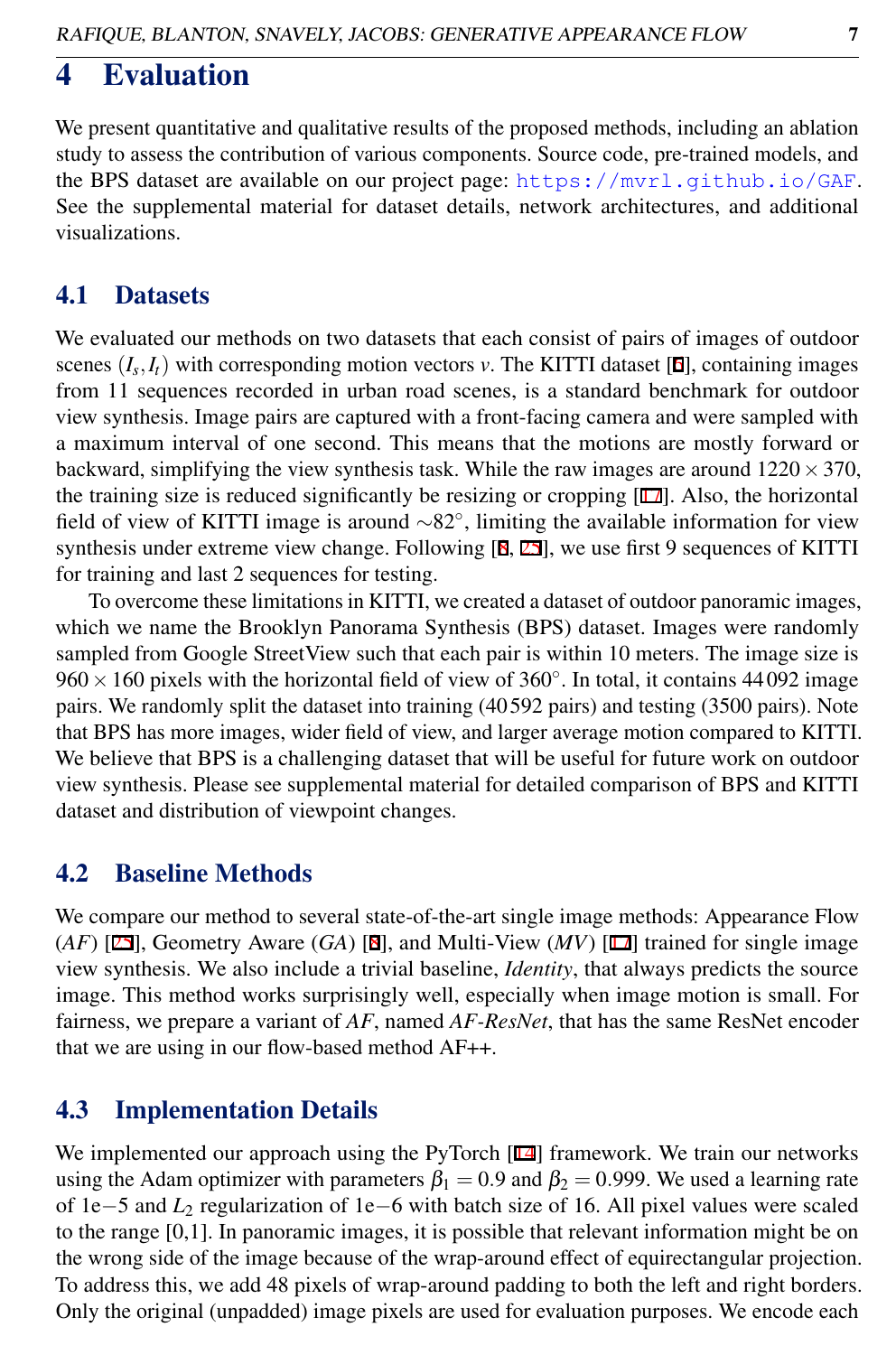| Method         | $L_1$  | SSIM   | <b>PSNR</b> |
|----------------|--------|--------|-------------|
| Identity       | 0.4923 | 0.4159 | 12.0084     |
| AF [25]        | 0.4643 | 0.4595 | 13.6917     |
| GA [8]         | 0.340  |        |             |
| <b>MV</b> [17] | 0.3971 | 0.5597 | 14.2942     |
| $AF++$ (Ours)  | 0.3452 | 0.5395 | 16.0868     |
| FDS (Ours)     | 0.3069 | 0.6079 | 16.0814     |
| GAF (Ours)     | 0.2991 | 0.6102 | 17.1469     |

| Method               | $L_1$  | <b>SSIM</b> | <b>PSNR</b> |
|----------------------|--------|-------------|-------------|
| Identity             | 0.4890 | 0.3587      | 12.8998     |
| AF $[25]$            | 0.4584 | 0.3540      | 13.4134     |
| AF-ResNet            | 0.4399 | 0.3934      | 13.8985     |
| AF++ w/o motion enc. | 0.4207 | 0.4001      | 14.1073     |
| $AF++$ w/o scaling   | 0.4341 | 0.4140      | 13.8688     |
| AF++ (Ours)          | 0.3702 | 0.4534      | 15.0695     |
| FDS (Ours)           | 0.3276 | 0.5257      | 16.3203     |
| GAF (Ours)           | 0.3255 | 0.5276      | 16.3210     |
|                      |        |             |             |

<span id="page-7-0"></span>Table 1: Results on the KITTI dataset.

<span id="page-7-1"></span>Table 2: Results on the BPS dataset.



<span id="page-7-2"></span>Figure 3: Qualitative results on the KITTI dataset.

element of the vector *v* using our proposed motion encoding with a vector of size 25 with  $\sigma_m$  = 0.75 and concatenate them to form a single vector of size 50. For KITTI, the odometry provides complete motion in 3D. We use motion encoding for x and y axes with 21 elements each. Since motion is typically along the z-axis, we encode z with 41 bins. This results in an encoding of size 83. For each dimension we use  $\sigma_m = 0.75$ .

For training AF++, FDS, and GAF, we give higher weight to reconstruction and perceptual loss,  $\lambda_1 = 1$ ,  $\lambda_2 = 1$ , and lower weight for the GAN loss,  $\lambda_3 = 0.01$ . We begin by training the flow-based synthesis sub-network, AF++ for 25 epochs. The other flow-based methods, AF and AF-ResNet, are also trained for 35 epochs. We then train our direct synthesis sub-network, FDS. We pretrain FDS as an autoencoder, without using the flows from AF++, by setting the motion encoding and flow to zero and using the same image for source and target. This is done to initialize the image decoder for reasonable image generation. Next, we train FDS for 10 epochs, leaving AF++ frozen. For the final step, we freeze AF++ and FDS and train the adaptive image fusion network for 5 epochs.

#### 4.4 Results

We evaluate our method using standard metrics for testing image generation quality:  $L_1$  error, peak signal-to-noise ratio (PSNR), and structural similarity (SSIM). Results on the KITTI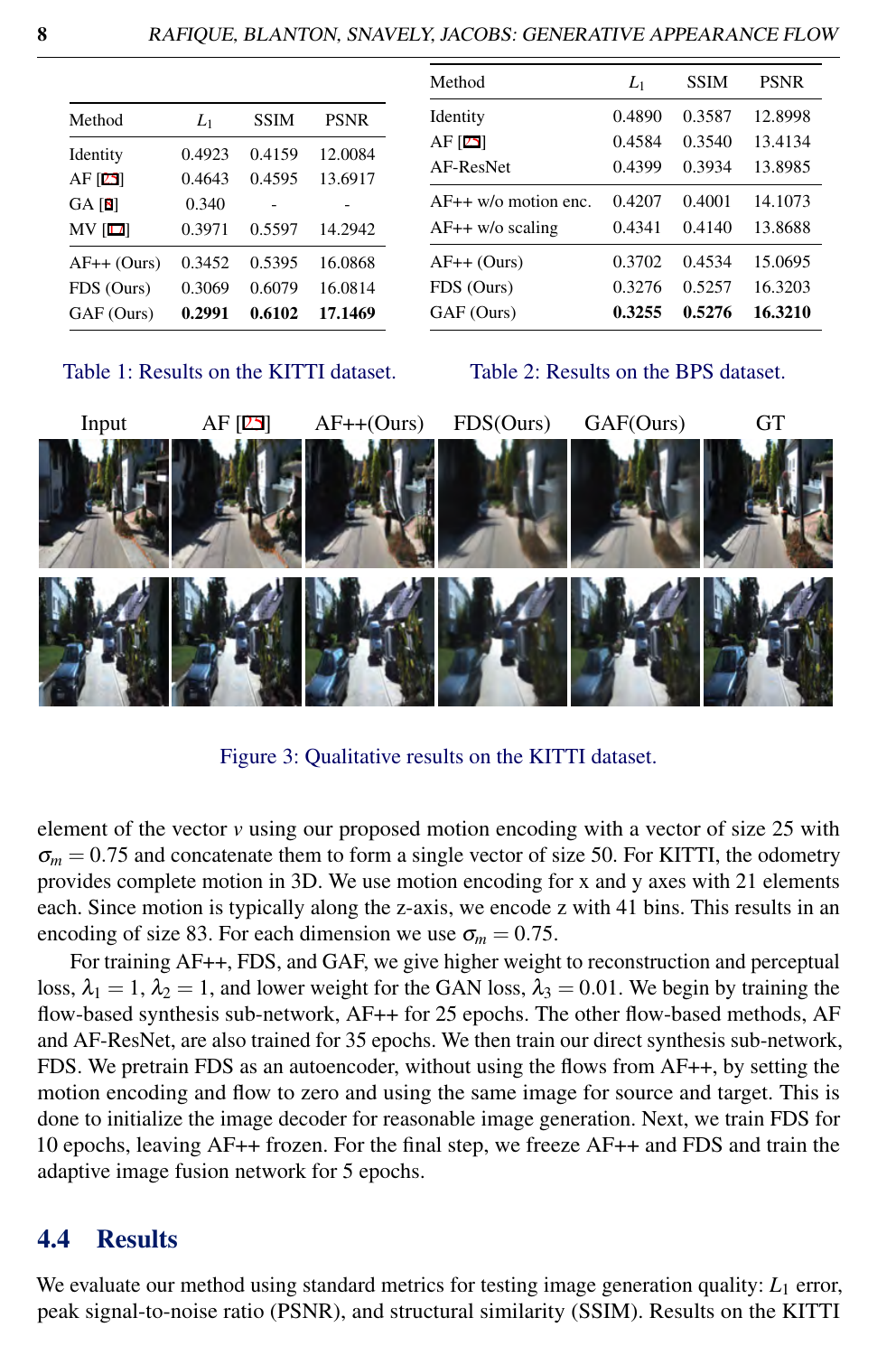

Figure 4: Example outputs from our proposed methods. Fusion masks correctly capture the best regions from AF++ and FDS predictions to synthesize the GAF prediction.

<span id="page-8-0"></span>dataset, Table [1,](#page-7-0) show that our method outperforms *AF* and *GA*. Notice that *Identity* gets reasonable metrics, highlighting the visual similarity between inputs and targets. Note that our flow-based sub-network AF++ alone performs much better than the baseline methods. We see consistent performance gains as we use our direct synthesis method FDS, and GAF achieves the best results. Table [2](#page-7-1) shows the performance of our models and the baselines on the BPS dataset. We can see that AF++ gets better metrics than existing methods. Moreover, our FDS and GAF models further improve the metrics. Since *GA* requires 3D supervision, we are unable to evaluate it on BPS.

Ablation Tables [1](#page-7-0) and [2](#page-7-1) show that using FDS and GAF improve metrics of the flow method AF++. We also perform an ablation study of AF++. We created two variants: one without the motion encoding and one without the scale space training strategy, keeping all other aspects unchanged. The results demonstrate that removing either component significantly decreases performance, with the removal of scale space training having a larger impact.

**Qualitative Analysis** Qualitative results are shown in Figures [3](#page-7-2) and [4.](#page-8-0) We can see that AF++ retains fine details and produces sharp outputs, but there are noticeable artifacts. FDS produces smooth output that is more globally consistent. The fusion mask from GAF correctly selects the best parts from both intermediate outputs to synthesize images with fewer artifacts. Please see the supplementary material for visualization of the predicted flow fields.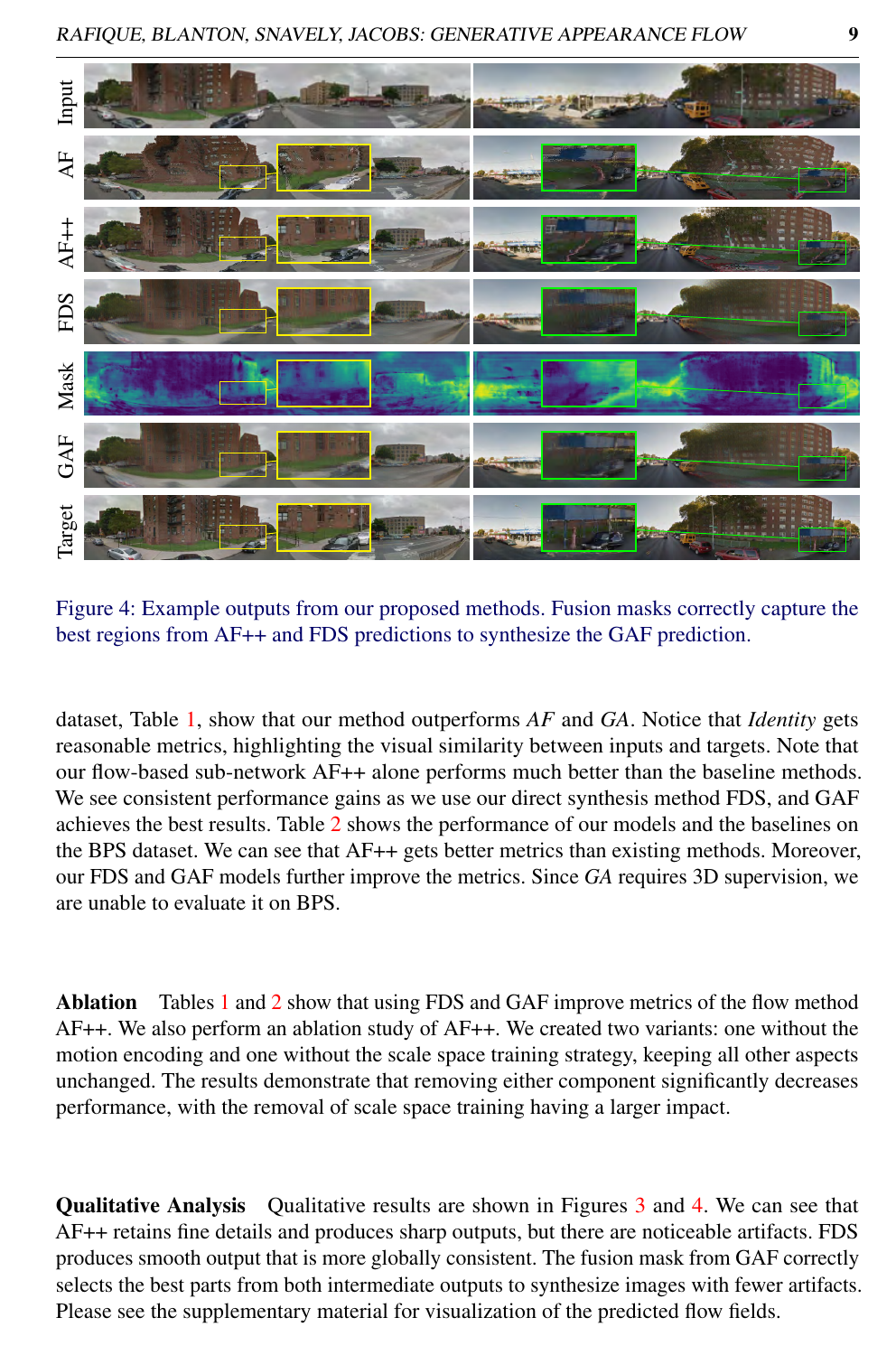# 5 Conclusions

We introduced a method for view synthesis that performs well on challenging outdoor scenes. Our method integrates both flow-based and direct approaches. We also introduced a viewsynthesis evaluation dataset, BPS, containing panorama pairs. Our flow-based sub-network includes several novel elements: fully-convolutional flow prediction, distributed motion encoding, and an adaptive scale space training strategy. This sub-network alone achieves state-of-the-art results on the KITTI and BPS datasets. Our full method contains a direct sub-network which uses flow estimates from the flow-based sub-network to warp feature maps. The output of both sub-networks are adaptively fused, resulting in further improvements to the state of the art. All data, code, and trained models have been released publicly.

# References

- [1] Tao Chen, Zhe Zhu, Ariel Shamir, Shi-Min Hu, and Daniel Cohen-Or. 3-sweep: Extracting editable objects from a single photo. *ACM Transactions on Graphics (TOG)*, 2013.
- [2] Inchang Choi, Orazio Gallo, Alejandro Troccoli, Min H. Kim, and Jan Kautz. Extreme view synthesis. In *IEEE International Conference on Computer Vision (ICCV)*, 2019.
- [3] Marius Cordts, Mohamed Omran, Sebastian Ramos, Timo Rehfeld, Markus Enzweiler, Rodrigo Benenson, Uwe Franke, Stefan Roth, and Bernt Schiele. The cityscapes dataset for semantic urban scene understanding. In *IEEE Conference on Computer Vision and Pattern Recognition (CVPR)*, 2016.
- [4] John Flynn, Ivan Neulander, James Philbin, and Noah Snavely. Deepstereo: Learning to predict new views from the world's imagery. In *IEEE Conference on Computer Vision and Pattern Recognition (CVPR)*, 2016.
- [5] John Flynn, Michael Broxton, Paul Debevec, Matthew DuVall, Graham Fyffe, Ryan Overbeck, Noah Snavely, and Richard Tucker. Deepview: View synthesis with learned gradient descent. In *IEEE Conference on Computer Vision and Pattern Recognition (CVPR)*, 2019.
- [6] Andreas Geiger, Philip Lenz, and Raquel Urtasun. Are we ready for autonomous driving? the kitti vision benchmark suite. In *IEEE Conference on Computer Vision and Pattern Recognition (CVPR)*, 2012.
- [7] Justin Johnson, Alexandre Alahi, and Li Fei-Fei. Perceptual losses for real-time style transfer and super-resolution. In *European Conference on Computer Vision*, 2016.
- [8] Miaomiao Liu, Xuming He, and Mathieu Salzmann. Geometry-aware deep network for single-image novel view synthesis. In *IEEE Conference on Computer Vision and Pattern Recognition (CVPR)*, June 2018.
- [9] Rosanne Liu, Joel Lehman, Piero Molino, Felipe Petroski Such, Eric Frank, Alex Sergeev, and Jason Yosinski. An intriguing failing of convolutional neural networks and the coordconv solution. In *Advances in Neural Information Processing Systems (NeurIPS)*, 2018.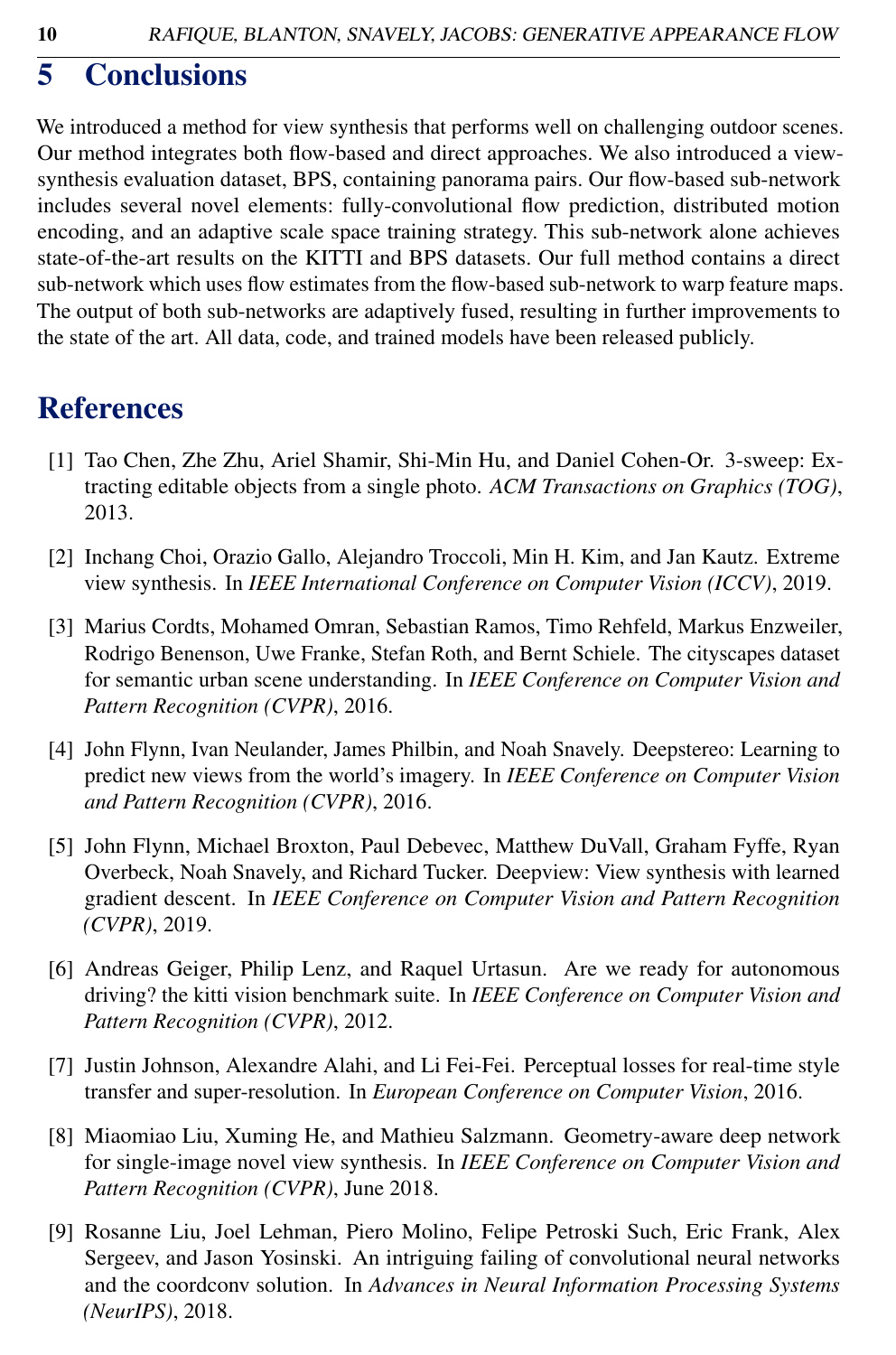- [10] Xudong Mao, Qing Li, Haoran Xie, Raymond YK Lau, Zhen Wang, and Stephen Paul Smolley. Least squares generative adversarial networks. In *IEEE International Conference on Computer Vision (ICCV)*, 2017.
- [11] Ben Mildenhall, Pratul P Srinivasan, Matthew Tancik, Jonathan T Barron, Ravi Ramamoorthi, and Ren Ng. Nerf: Representing scenes as neural radiance fields for view synthesis. In *IEEE Conference on Computer Vision and Pattern Recognition (CVPR)*, 2020.
- [12] Augustus Odena, Vincent Dumoulin, and Chris Olah. Deconvolution and checkerboard artifacts. *Distill*, 2016.
- [13] Eunbyung Park, Jimei Yang, Ersin Yumer, Duygu Ceylan, and Alexander C Berg. Transformation-grounded image generation network for novel 3d view synthesis. In *IEEE Conference on Computer Vision and Pattern Recognition (CVPR)*, 2017.
- [14] Adam Paszke, Sam Gross, Francisco Massa, Adam Lerer, James Bradbury, Gregory Chanan, Trevor Killeen, Zeming Lin, Natalia Gimelshein, Luca Antiga, Alban Desmaison, Andreas Kopf, Edward Yang, Zachary DeVito, Martin Raison, Alykhan Tejani, Sasank Chilamkurthy, Benoit Steiner, Lu Fang, Junjie Bai, and Soumith Chintala. Pytorch: An imperative style, high-performance deep learning library. In *Advances in Neural Information Processing Systems (NeurIPS)*, 2019.
- [15] Olaf Ronneberger, Philipp Fischer, and Thomas Brox. U-net: Convolutional networks for biomedical image segmentation. In *International Conference on Medical Image Computing and Computer Assisted Intervention*, 2015.
- [16] Meng-Li Shih, Shih-Yang Su, Johannes Kopf, and Jia-Bin Huang. 3d photography using context-aware layered depth inpainting. In *IEEE Conference on Computer Vision and Pattern Recognition (CVPR)*, 2020.
- [17] Shao-Hua Sun, Minyoung Huh, Yuan-Hong Liao, Ning Zhang, and Joseph J Lim. Multiview to novel view: Synthesizing novel views with self-learned confidence. In *European Conference on Computer Vision (ECCV)*, 2018.
- [18] Hao Tang, Dan Xu, Nicu Sebe, Yanzhi Wang, Jason J Corso, and Yan Yan. Multichannel attention selection gan with cascaded semantic guidance for cross-view image translation. In *IEEE Conference on Computer Vision and Pattern Recognition (CVPR)*, 2019.
- [19] M. Tatarchenko, A. Dosovitskiy, and T. Brox. Multi-view 3d models from single images with a convolutional network. In *European Conference on Computer Vision (ECCV)*, 2016.
- [20] Olivia Wiles, Georgia Gkioxari, Richard Szeliski, and Justin Johnson. Synsin: End-toend view synthesis from a single image. *IEEE Conference on Computer Vision and Pattern Recognition (CVPR)*, 2020.
- [21] Xiaogang Xu, Ying-Cong Chen, and Jiaya Jia. View independent generative adversarial network for novel view synthesis. In *IEEE International Conference on Computer Vision (ICCV)*, 2019.